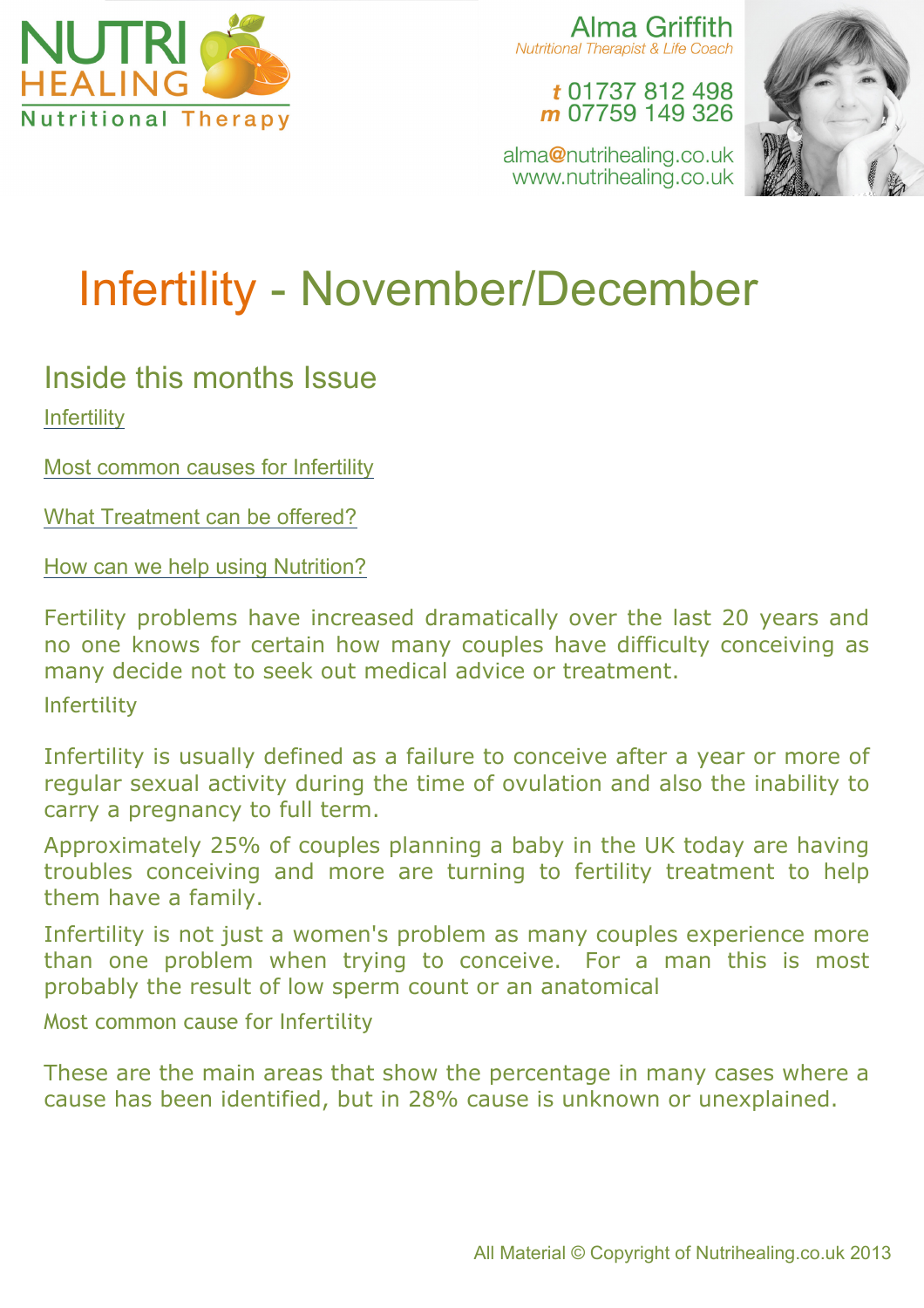### **In Women**

- •Ovulation and egg quality
- •Blocked fallopian tubes
- •Endometriosis/cervical mucosa
- •Others infections

#### **In Men**

- •Male-factor problems sperm
- •Coital problems Impotence, erectile dysfunction

#### **Ovulation**

A blood test is normally the first test in assessing female fertility problems and this will normally determine as to whether or not a women is ovulating. The test takes place around the 21st day of a women's cycle and measures the hormone levels of progesterone. If ovulation were not occurring then you would be advised to see a gynecologist for further investigations.

Complications affecting ovulation could be:

- •*Blocked fallopian tubes*
- •*Endometriosis*
- •*Fibroids,*
- •*PCOS polycystic ovary syndrome*

•*Or infections - Chlamydia, Cytomegalovirus (CMV), Candida, Toxoplasmosis*

#### **Common Tests for women**

- ! Laparoscopy this procedure involves inserting a narrow telescopic lens through a small incision below the naval into the abdomen to check for any problems.
- ! HSG A special dye is injected through the cervix to check whether the fallopian tubes are open.
- **EXELTE 15 FRS** -This is an ultrasound to assess your fallopian tubes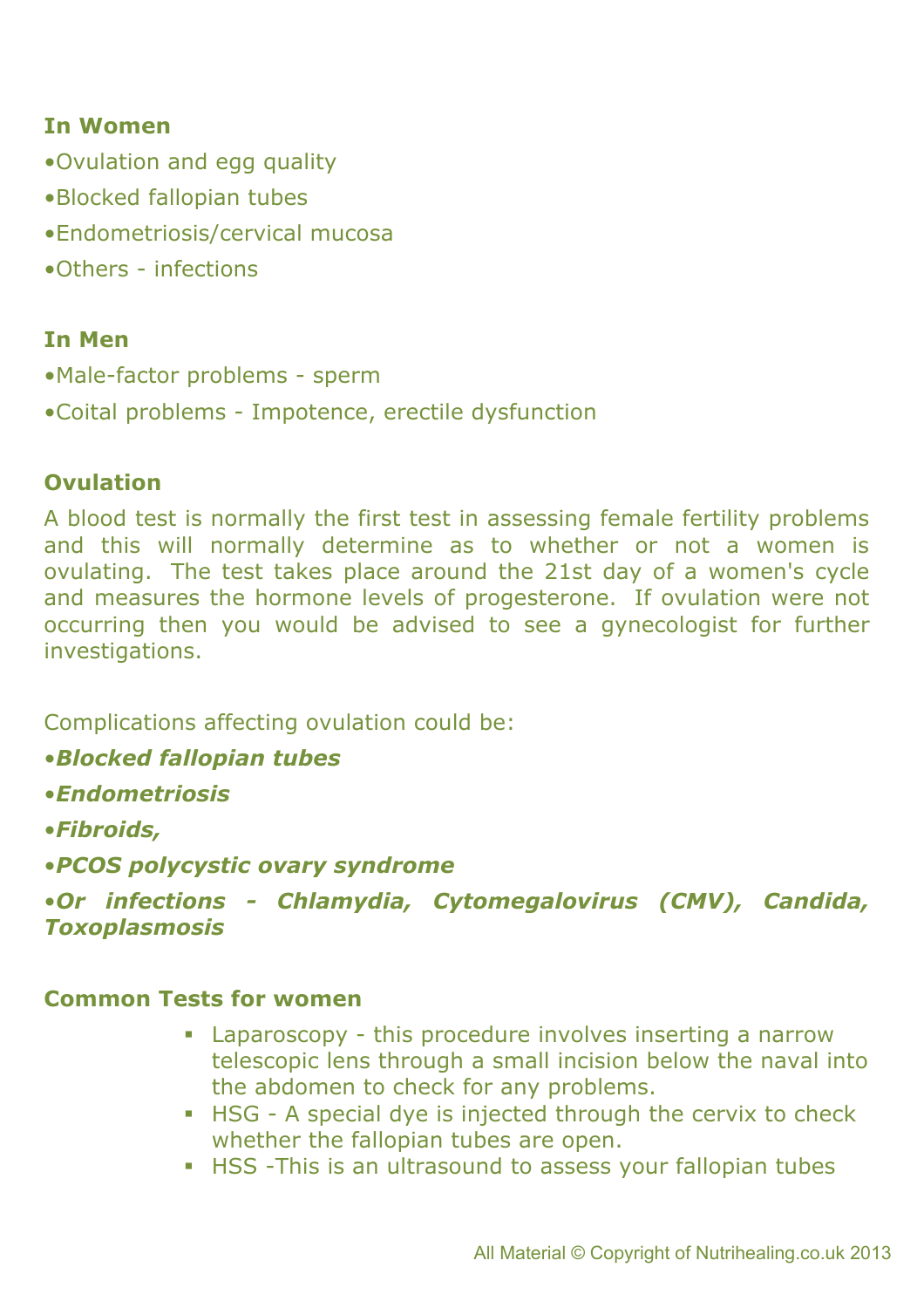and also for fibroids or any other problems.

! Hysteroscopy - The use of a lighted scope to view inside the womb.

**Blood tests** - To monitor your hormone levels

Between day one and three at the beginning of your cycle blood is taken to measure estradiol, and luteinising hormone **(LH)** and follicle stimulating hormone **(FSH)**, which is produced by the pituitary gland. Your prolactin levels and egg reserves will also be checked as well as hormone output from the thyroid, which may diagnose PCOS.

# **Saliva Test**

Total of 11 saliva samples are collected at home across the menstrual cycle to check the levels of hormones - estrogen and progesterone across the month and to work out what maybe causing problems such as: *early ovulation, no ovulation or a fall in progesterone levels.*

# **Tests for Men**

### **Semen analysis to test for:**

- •Sperm count,
- •Sperm mobility
- •Quality of movement
- •The percentage of abnormal sperm
- •The volume of sperm

### **Blood Tests to assess:**

- •Hormone levels
- •Infections
- •Antibodies which cause the sperm to clump together,
- lose mobility or prevent fertilization
- •Any abnormalities
- What Treatment can be offered?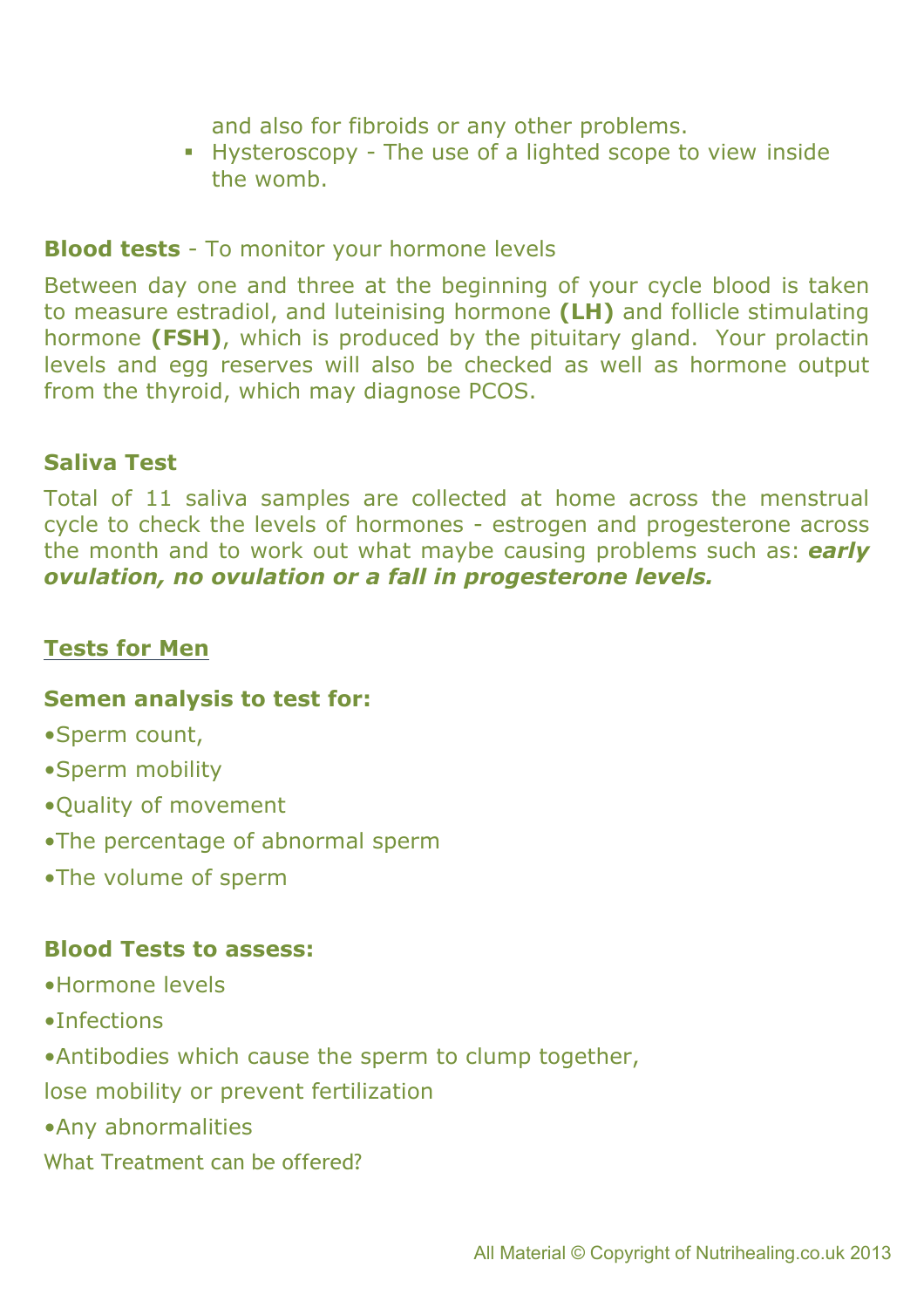#### **Drugs**

If you are not ovulating but all other tests appear normal with you and your partner then taking a drug for inducing ovulation will normally be the first option.

#### **Hormones**

If progesterone levels are not being maintained in the second half of the cycle, then progesterone support will be given.

#### **Intra-uterine insemination**

This is when your partner's sperm is inserted directly into your womb using a fine catheter at a much higher point than it would be during intercourse which improves the chances of fertility.

# **In-vitro fertilisation (IVF)**

Fertilising your eggs with your partner's sperm outside your body and then implanted back into your womb.

How can we help using Nutrition?

The natural approach to fertility has been enormously successful and is worth considering. A study by the University of Surrey in the UK showed that couples with previous history of infertility that made lifestyle changes and took supplementation had an 80% success rate.

### **Diet**

Eat plenty of fruit and vegetables Eat complex carbohydrates - wholegrain Buy organic and avoid xenoestrogens (pesticides & plastics) Eat phytoestrogens - lentils, chickpeas and soya products Eat oily foods - fish, nuts, seeds and oils Drink enough fluid and avoid alcohol and caffeine